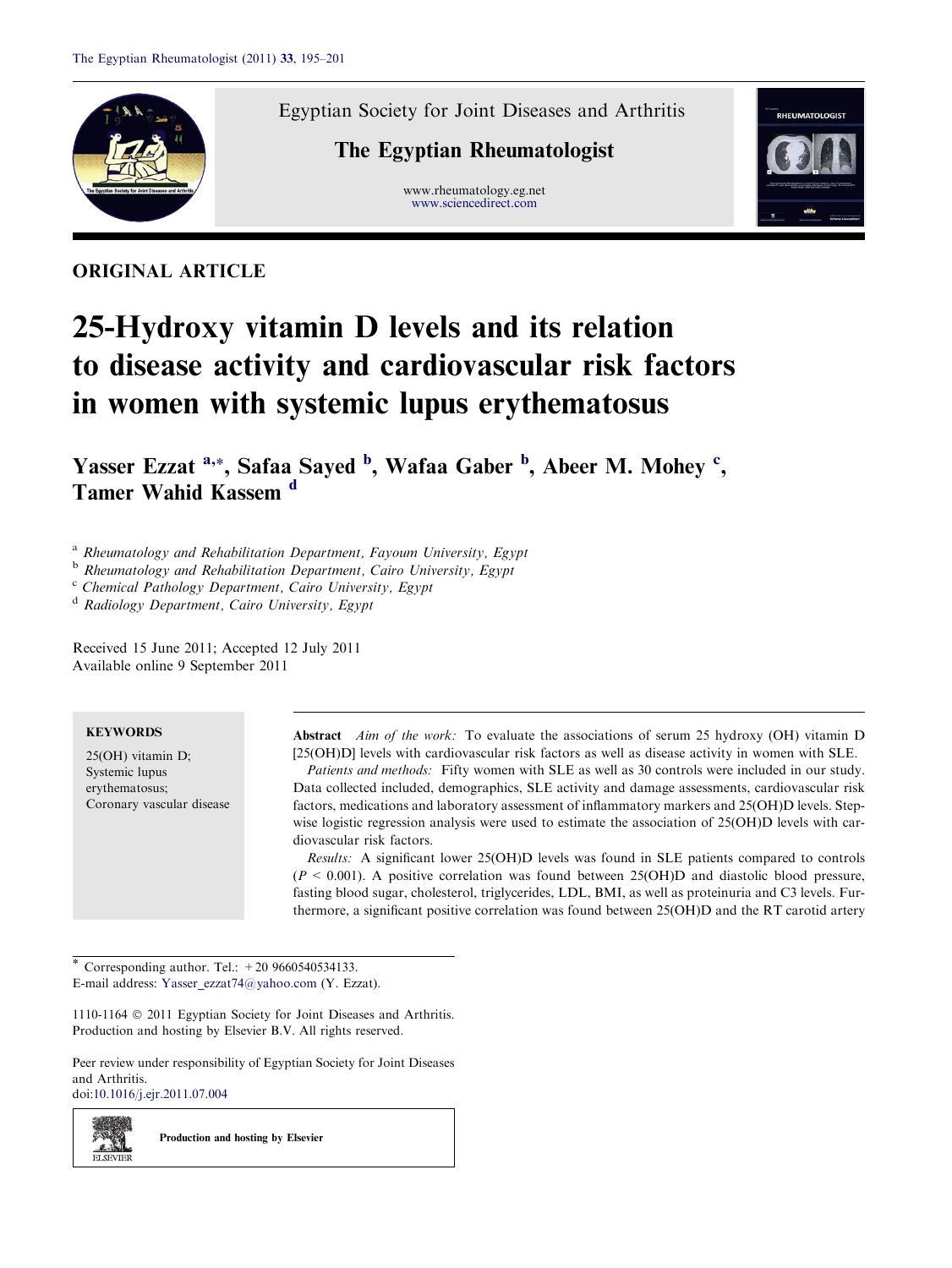stenosis and RT carotid artery plaque and the intima media thickness of both left and right carotid arteries. Lower 25(OH)D levels were also significantly associated with higher SLE disease activity and damage scores and steroid cumulative dose. Stepwise logistic regression analysis showed that higher BMI, diastolic blood pressure, cholesterol, triglycerides, LDL and diabetes mellitus act as predictors of lower 25(OH)D levels.

Conclusion: Our study found an association between lower 25(OH)D levels and increased cardiovascular disease (CVD) risk factors, as well as increased SLE disease activity and damage indices. Future studies are needed to determine relation of 25(OH)D and cardiovascular risk factors in patients with lupus.

© 2011 Egyptian Society for Joint Diseases and Arthritis. Production and hosting by Elsevier B.V. All rights reserved.

# 1. Introduction

Several studies have suggested that 25-hydroxy vitamin 25(OH)D deficiency is an unrecognized contributor to the development of cardiovascular disease (CVD), cancer, and mortality. 1,25-Dihydroxy vitamin D affects the renin-angiotensin system [\[1\],](#page-5-0) is associated with cardiac myocyte hypertrophy and has anti-inflammatory effects all of which may influence CVD risk [\[2\].](#page-5-0) Data from the third National Health and Nutrition Examination Survey (NHANES III) [\[3\]](#page-5-0) found that adults with  $25(OH)D$  levels  $\leq 20$  ng/ml compared with those with  $25(OH)D$  levels  $\geq 30$  ng/ml had an increased frequency of CVD, including coronary heart disease, heart failure, stroke, and peripheral arterial disease.

A leading cause of morbidity and mortality in women with SLE, including those who are premenopausal, is CVD [\[4\]](#page-5-0) patients with lupus have an increased incidence of myocardial infarction up to 5 times that of the general population, with an age specific incidence in young women up to 50 times higher [\[5\]](#page-5-0). Evidence has been shown that like diabetes mellitus (DM), SLE itself is an independent risk factor for the development of atherosclerosis [\[6\]](#page-5-0).

The identification of vitamin D receptor (VDR) in the cells involved in immune response and the discovery that activated dendritic cells produce vitamin D hormone suggested that vitamin D could exert immunoregulatory effects [\[7\]](#page-5-0). Vitamin D receptor is a member of the nuclear hormone receptor superfamily and has been identified in mononuclear cells, dendritic cells, antigen-presenting cells as well as activated T-B lymphocytes[\[8\]](#page-5-0). The effects of 1,25(OH)2D3 on the acquired, antigen-specific immune response is inhibition of both TH1and TH2 cell cytokine production, including IL-4, IL-6 [\[9,10\]](#page-5-0), in addition vitamin D has been studied as a modifiable environmental factor [\[11\]](#page-5-0) in autoimmune disease animal models, including SLE [\[12\]](#page-6-0), experimental autoimmune encephalomyelitis [\[13\],](#page-6-0) rheumatoid arthritis [\[14\],](#page-6-0) type I DM [\[15\]](#page-6-0) and inflammatory bowel disease [\[16\]](#page-6-0). SLE is the proto typical autoimmune disease and patients with SLE are known to have lower levels of 25(OH)D with measurements  $\leq 20$  ng/ml [\[4\]](#page-5-0) and in some cases, critically low at  $\leq 10$  ng/ ml [\[17\]](#page-6-0). Lower levels of vitamin D have been shown to correlate with increased SLE disease activity [\[18\]](#page-6-0) and studies using animal models of SLE demonstrated the attenuation of some manifestations with increasing vitamin D intake [\[3,12\]](#page-5-0). Our goal was to detect the association between 25-hydroxy vitamin D and cardiovascular risk factors in systemic lupus erythematosus patients and whether vitamin D levels are correlated with disease activity parameters.

#### 2. Patients and methods

# 2.1. Study population

The study included 50 Egyptian SLE female patients with a mean age of  $29.38 \pm 9.2$  years, fulfilling the 1982 revised criteria of the American Rheumatism Association for the classification of SLE [\[19\]](#page-6-0), in addition to 30 healthy controls matched for age and sex with a mean age of  $30.4 \pm 7.1$  years. All 50 patients and controls were premenopausal and were subjected to same sunlight exposure and clothing conditions. Three of the 50 SLE patients had history of cardiovascular accidents in the form of stroke which occurred in two patients and one patient developed myocardial infarction. All subjects were informed about the aim of the study and gave their consent. Patients were collected from the Rheumatology and Rehabilitation Department, Cairo and Fayoum University Hospitals.

# 2.2. Laboratory testing

Blood was drawn at the time of the study for analyses which included the following: antiphospholipid antibodies (aPL) (positive if IgG or IgM ACL was  $>40$  IU/ml or if the lupus anticoagulants (''LAC'') was present. Antinuclear antibody testing (ANA), antiDNA using indirect immunofluorescence, C-reactive protein (CRP), serum complement (C3 and C4) levels by nephelometry and glomerular filtration rate were done to all patients. A complete blood picture, lipid profile, serum creatinine, liver function tests and electrolyte levels were tested for all enrolled cases.

25(OH)D levels was measured in the Department of Chemical Pathology, Cairo University Hospital by the 25(OH)D 125I radioimmunoassay kit (Diasorin). The intra-assay coefficient of variation was 9.4%. Samples were measured in duplicate and the average value was reported. We defined vitamin D deficiency as <25 nmol/l while vitamin D insufficiency was between 25 and 75 nmol/l.

## 2.3. Traditional CVD risk factors

Information was obtained on age, smoking, diabetes, current estrogen use, current aspirin use, menopause status and history of cardiovascular disease (myocardial infarction, stroke, angina, transient ischemic attacks TIAs).

Systolic and diastolic blood pressure were determined using an average of 2 consecutive sittings 5 min apart. Blood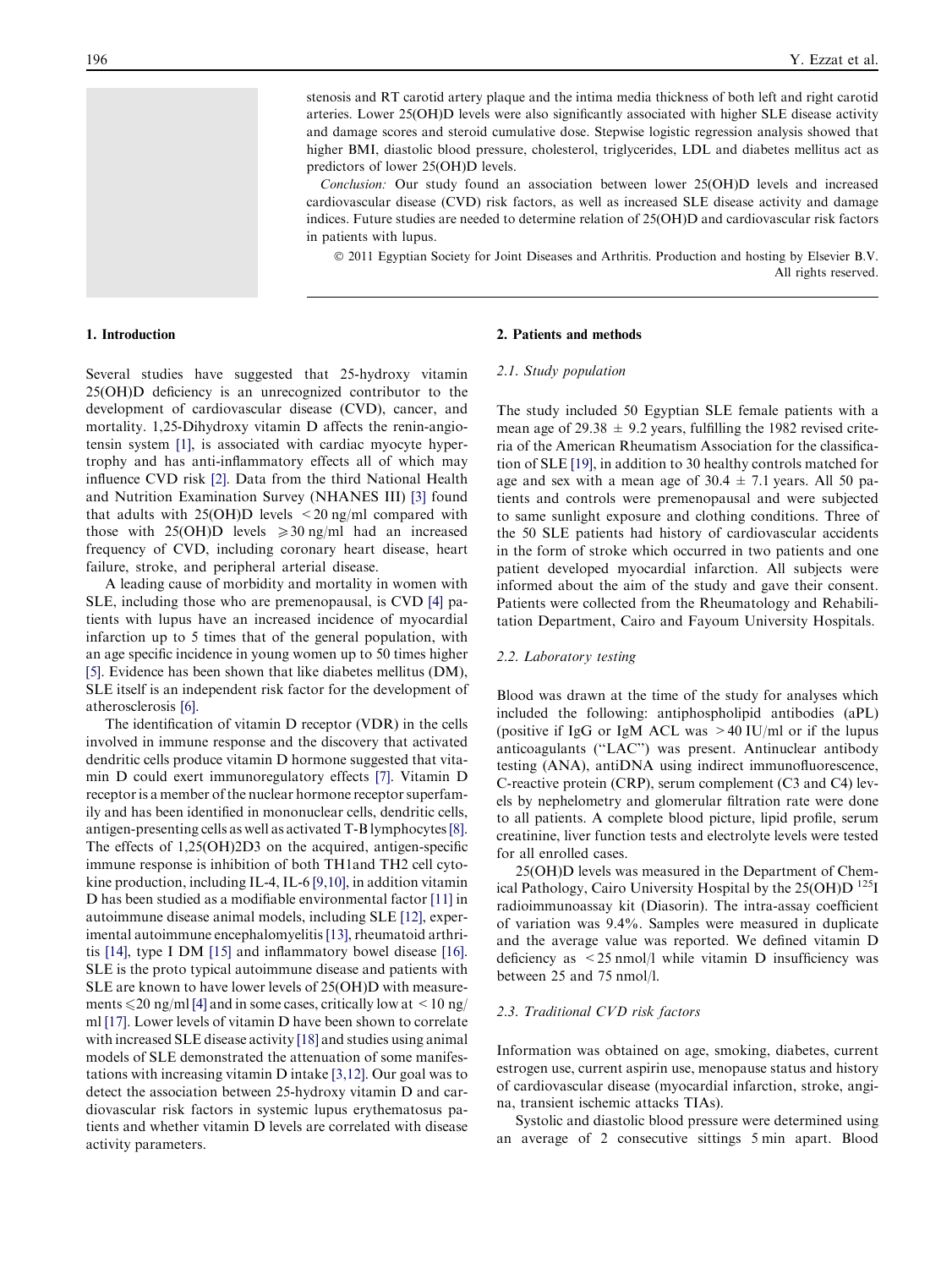pressure recorded with patients seated. Hypertension was defined as an average systolic blood pressure  $\geq 140$  mmHg, an average diastolic blood pressure  $\geq 90$  mmHg, or the use of antihypertensive agents, in addition body mass index (BMI) was calculated as weight in kilograms divided by height in meters squared  $(kg/m<sup>2</sup>)$  [\[20\]](#page-6-0).

# 2.4. SLE related factors

Validated measures of lupus disease activity (SLEDAI) [\[21\]](#page-6-0) and disease damage SLE international collaborating clinics (SLICC) were completed. Renal disease was considered if there is  $> 0.5$  g/day or 3<sup>+</sup> proteinuria and or the presence of cellular casts or had a renal biopsy sample with evidence of world health organization class IIb, III, IV, or V lupus nephritis [\[22\]](#page-6-0). History of steroid treatment was taken (current use and duration of treatment) as well as current use of hydroxychloroquine and immunosuppressant (including cyclophosphamide, azathioprine, methotrexate, mycophenolate mofetil and cyclosporine).

# 2.5. Ultrasonographic studies

All ultrasonographic studies were performed on the day of the study by an experienced radiologist and cardiologist.

Subclinical CVD was measured in the carotid arteries using carotid artery B-mode US. Carotid plaque was defined as a distinct area protruding into the vessel lumen that was at least 50% thicker than the surrounding areas. The outcome measure used for analyses was the presence or absence of plaque (plaque  $\geq 1$  versus plaque = 0).

The color Doppler map in the longitudinal and axial planes was used to identify the sites of luminal stenosis, atheromatous plaques or focal haemodynamically significant stenotic areas. Intima media thickness (IMT) was measured using specialized reading soft wear across 1 cm segments of both the RT and LT sides of the near and far walls of the distal common carotid artery and the far wall of the bulb and internal carotid artery. The mean of the average IMT reading across both sites was used for analysis.

Statistics: Statistical analysis, Statistical Package for Social Science program, version 15, was used for analysis of data. Data was presented as number (percent) and mean  $\pm$  SD. Mann–Whitney test was used for the analysis of two quantitative data. Spearman correlation was used for detection of the relation between two variables.  $P$  value was considered significant if <0.05. Stepwise logistic regression analysis was performed; to estimate the association between 25(OH)D levels with cardiovascular risk factors.  $P < 0.05$  was considered statistically significant.

# 3. Results

#### 3.1. Characteristics of the included patients

Fifty patients with SLE were examined during this study, with a mean age of  $29.3 \pm 9.2$  years and mean disease duration of  $5.43 \pm 4.56$  years as well as 30 controls matched for age and sex. Out of the 50 SLE patients 18 patients had nephritis (36%) at some time during their disease course, and 12 patients reported they were current smokers (24%).

Self reported cardiovascular risk factors included 15 patients with hypertension (30%), 4 patients with diabetes mellitus (8%), 19 patients with hypercholesterolemia (38%) and 3 patients with history of cardiovascular disease (6%). In addition 9 subjects were found positive for anticardiolipin antibodies (ACL) IgG IgM (18%) and 7 study subjects were found to have positive lupus anticoagulants (14%). All patients were taking steroids (dose ranged from 15 to 50 mg/day), 45 patients on hydroxychloroquine (dose ranged from 200 to 400 mg/day), 25 patients on azathioprine (dose ranged from 100 to 150 mg/day) and 15 patients were receiving monthly cyclophosphamide pulse therapy depending on extent of renal lesion (dose ranged from 700 to 1000 mg). Radiological readings of the SLE patients found 5 patients with RT carotid artery stenosis, 4 patients with LT carotid artery stenosis, 4 patients with RT carotid plaque and 2 patients with LT carotid plaque. Patient descriptive data is shown in [Table 1.](#page-3-0)

#### 3.2. Prevalence of vitamin D deficiency

The mean level of 25(OH)D was  $26.3 \pm 5.58$  nmol/l in the SLE group while it was  $30.7 \pm 4.68$  nmol/l in the control group. Out of the 50 SLE patients recorded in our study, there were 18 patients (36%) who were vitamin D deficient  $(< 25$  nmol/l) and 32 patients  $(64%)$  who were vitamin D insufficient (25–75 nmol/l). Our control group included 17 vitamin D insufficient individuals (57%), 5 vitamin D deficient individuals (16.7%) and 8 with normal vitamin D levels. There was a positive significant difference between 25(OH)D levels in SLE patients and controls ( $P < 0.001$ ) data is shown in [Table](#page-3-0) [2](#page-3-0) and graphically presented in [Fig. 1](#page-4-0).

#### 3.3. 25-Hydroxy vitamin D levels and cardiovascular risk factors

No relationship was found between 25(OH)D and both lupus anticoagulants and anticardiolipin antibodies IgG, IgM  $(P = 0.087$  and 0.197, respectively). In addition no correlation was found between 25(OH)D and cerebrovascular events or smoking ( $P = 0.125$  and 0.127, respectively).

On the other hand a significant positive correlation was found between 25(OH)D diastolic blood pressure and fasting blood sugar ( $P = 0.011$  and  $\le 0.001$ , respectively). While there was a significant negative correlation between BMI and 25(OH)D ( $P < 0.001$ ). As regarding the correlation between the lipid profile in the SLE patients and 25(OH)D levels, a positive significant correlation was found with cholesterol, triglycerides and LDL levels  $(P < 0.001, < 0.001$  and 0.005, respectively).

Furthermore, a significant positive correlation was found between 25(OH)D and the RT carotid artery stenosis and RT carotid artery plaque ( $P = 0.004$  and 0.013, respectively), in addition a positive correlation was found between 25(OH)D and the intima media thickness of both left and right carotid arteries ( $P = 0.002$  and 0.010, respectively) ([Table 3\)](#page-4-0).

## 3.4. 25-Hydroxy vitamin D levels and SLE related factors

Our study showed a significant positive correlation between 25(OH)D and SLE SLEDAI and SLICC scores ( $P = 0.006$ ) and 0.05, respectively).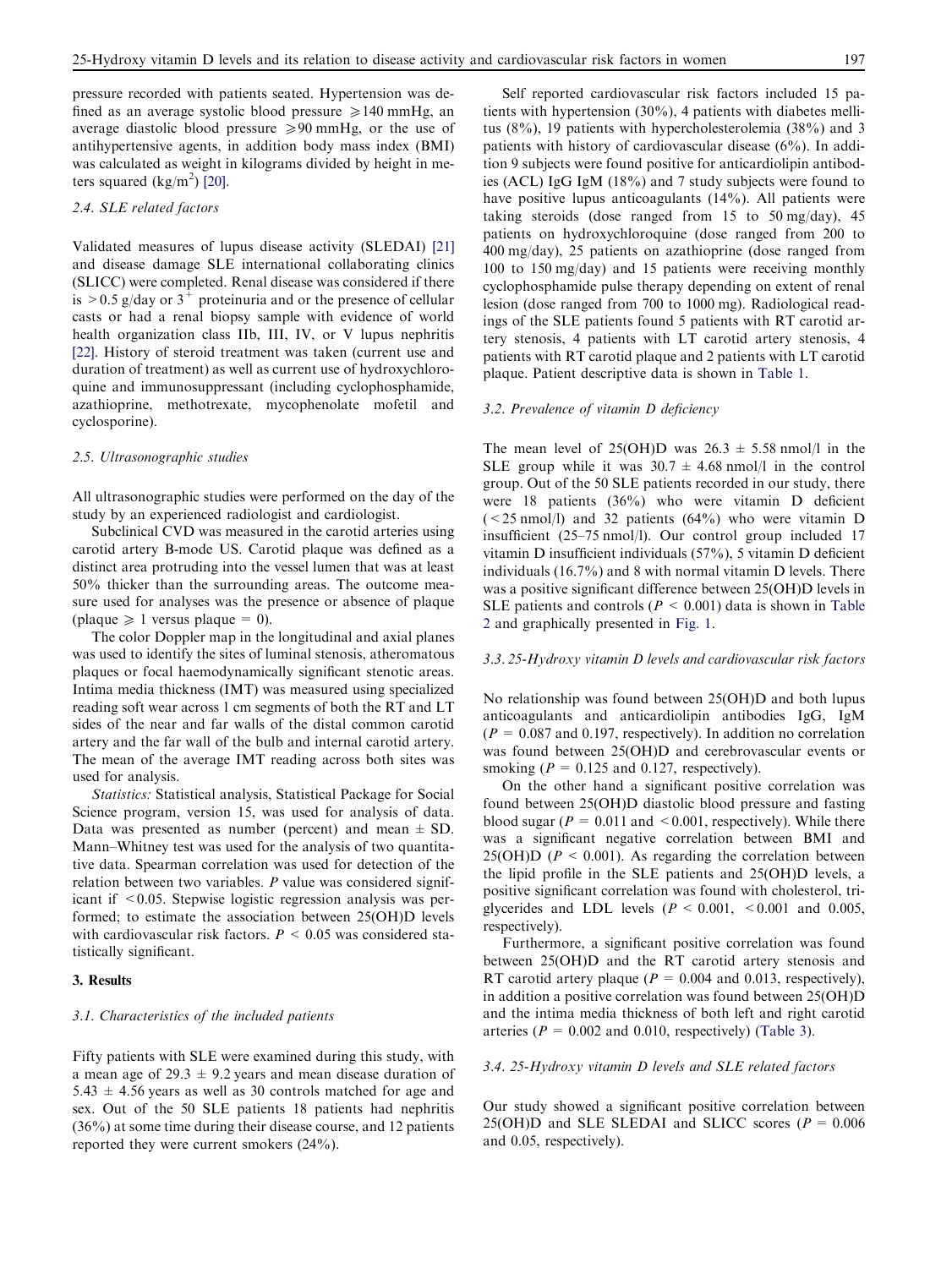<span id="page-3-0"></span>

| Table 1 |  |  |  | descriptive data of the studied SLE patients. |
|---------|--|--|--|-----------------------------------------------|
|---------|--|--|--|-----------------------------------------------|

| Characteristics                     | Value <i>n</i> $(\%)$ , mean $\pm$ SD |
|-------------------------------------|---------------------------------------|
| Duration (years)                    | $5.43 \pm 4.56$                       |
| Age mean                            | $29.38 \pm 9.2$                       |
| Nephritis                           | $26/50(52\%)$                         |
| Serositis                           | $10/50(20\%)$                         |
| <b>BMI</b> ( $\text{kg/m}^2$ )      | $25.8 \pm 6.4$                        |
| <b>SLEDAI</b> score                 | $17.5 \pm 8.3$                        |
| <b>SLICC</b>                        | $0.56 \pm 0.9$                        |
| Cardiovascular risk factor          |                                       |
| Smokers                             | $12/50$ (24%)                         |
| Hypertension                        | 15/50 (30%)                           |
| $SBP$ (mmHg)                        | $132.2 \pm 14.99$                     |
| $DBP$ (mmHg)                        | $87.4 \pm 9.5$                        |
| Hypercholesterolemia                | 19/50(38%)                            |
| <b>CVS</b>                          | 3/50(6%)                              |
| RT CA stenosis                      | $5/50(10\%)$                          |
| LT CA stenosis                      | 4/50(8%)                              |
| RT CA plaque                        | 4/50(8%)                              |
| LT CA plaque                        | 2/50(4%)                              |
| Diabetes mellitus                   | $7/50$ $(14\%)$                       |
| Laboratory data                     |                                       |
| $25(OH)D$ (nmol/l)                  | $31.7 \pm 12.5$                       |
| $FBS$ (mg/dl)                       | $92.9 \pm 16.5$                       |
| Cholesterol (mg/dl)                 | $194.4 \pm 63.6$                      |
| Triglycerides (mg/dl)               | $188.2 \pm 65.6$                      |
| $HDL$ (mg/dl)                       | $61.2 \pm 15.0$                       |
| $LDL$ (mg/dl)                       | $137.6 \pm 37.1$                      |
| <b>ACL</b> positive                 | 9/50(18%)                             |
| LAC positive                        | $7/50$ $(14\%)$                       |
| $CRP$ (mg/dl)                       | $4.2 \pm 10.2$                        |
| Creatinine (mg/dl)                  | $1.0 \pm 1.4$                         |
| Glomerular filtration rate (ml/min) | $68.2 \pm 19.2$                       |
| $C3$ (mg/dl)                        | $95 \pm 32$                           |
| $C4$ (mg/dl)                        | $19.4 \pm 8.9$                        |
| Current medications                 |                                       |
| Steroid dose (mg/day)               | $25.0 \pm 8.03$                       |
| Steroid duration/year               | $3.86 \pm 2.57$                       |
| HQN dose (mg/day)                   | $380.0 \pm 60.6$                      |
| HQN duration/year                   | $3.67 \pm 2.4$                        |
| Imuran dose (mg/day)                | $111.0 \pm 40.7$                      |
| Imuran duration (years)             | $2.47 \pm 1.8$                        |
| $CYC$ cumulative dose $(g)$         | $3.79 \pm 3.8$                        |
|                                     |                                       |

BMI: body mass index; SBP: systolic blood pressure; DBP: diastolic blood pressure; CVS: coronoray vascular disease; CA: carotid artery; HDL: high density lipoprotein; LDL: low density lipoprotein; ACL: anticardiolpin antibodies; LAC: lupus anticoagulants.

Also a positive significant correlation was found between 25(OH)D levels, proteinuria and C3 levels ( $P = 0.006$  and  $\leq 0.00,1$  respectively). As regards medications given, there was a significant negative correlation between the duration of steroid use and its cumulative dose and 25(OH)D levels  $(P = 0.008$  and 0.02, respectively), while there was no correlation between hydroxychloroquine or immunosuppressant and the levels of 25(OH)D.

# 3.5. Predictors of 25(OH)D levels

The following variables were independent predictors of lower 25(OH)D levels using stepwise logistic regression analysis, higher BMI (OR 0.83; 95% CI 0.78, 0.88), diastolic blood pressure (OR 0.70; 95% CI 0.58, 0.84), cholesterol (OR 0.70; 95% CI 0.63, 0.78), triglycerides (OR 0.66; 95% CI 0.55, 0.79), LDL (OR 0.62; 95% CI 0.46, 0.74) and DM (OR 0.59; 95% CI 0.47, 0.76) ([Table 4\)](#page-4-0).

#### 4. Discussion

In SLE, many causes of vitamin D deficiency exist [\[23\]](#page-6-0) with some of the most common causes being reduced skin synthesis and absorption of vitamin D due to sunscreen use, darker skin pigment, aging, season, latitude, and time of day [\[23,24\].](#page-6-0) These causes are particularly relevant in patients with lupus because of disease related photosensitivity and increased use of sunscreen.

Other lupus related factors that may contribute to vitamin D deficiency include renal disease [\[25\],](#page-6-0) use of steroids that are thought to alter the metabolism of vitamin D [\[26\]](#page-6-0) and hydroxylchloroquine [\[27\]](#page-6-0).

Our findings in this study noting an association between CVD risk factors and low vitamin D levels are consistent with those reported in the general population [\[19\]](#page-6-0).

Data from the third National Health and Nutrition Examination Survey (NHANES III) [\[19\],](#page-6-0) showed that patients within the lowest vitamin D level  $\left($  < 20 ng/ml), had a significantly increased prevalence of selected CVD risk factors (including a history of diabetes and elevated blood pressure, fasting blood glucose, BMI and triglycerides) when compared with the highest level  $(>37 \text{ ng/ml})$ .

In addition several studies have shown relationship between 25(OH)D level, CVD events, and CVD mortality, even after adjusting for traditional CVD risk factors [\[28\].](#page-6-0) Within the SLE population, no studies have documented an association between vitamin D levels and CVD risk factors or outcomes except that of Wu et al. [\[29\]](#page-6-0) who found that lower 25(OH)D levels to be associated with several cardiovascular risk factors in the univariate model.

On the opposite of our study, Hsia et al. [\[30\]](#page-6-0) found that calcium and vitamin D supplementation in healthy postmenopausal women aging 50–70 years, neither increased nor decreased the risk of myocardial infarction, coronary heart disease or death over a period of 7 years.

| Table 2 | 25(OH)D status in SLE and control patients. |  |  |  |  |
|---------|---------------------------------------------|--|--|--|--|
|---------|---------------------------------------------|--|--|--|--|

| $25(OH)D$ levels                       | SLE patients $(n = 50)$ |                 | Control $(n = 30)$ |                 | $P$ -value   |
|----------------------------------------|-------------------------|-----------------|--------------------|-----------------|--------------|
|                                        | $N($ %)                 | Mean $\pm$ SD   | $N($ %)            | Mean $\pm$ SD   |              |
| Deficiency $(< 25 \text{ nmol/l})$     | $18(36\%)$              | $19.1 \pm 9.5$  | $5(16.7\%)$        | $22.9 \pm 6.7$  | ${}_{0.001}$ |
| Insufficiency $(25-75 \text{ nmol/l})$ | 32 $(64\%)$             | $28.1 \pm 2.7$  | 17(57%)            | $35.6 \pm 5.5$  | 0.010        |
| Overall 25(OH)D levels                 | 50 $(100\%)$            | $26.3 \pm 5.58$ | 22(73%)            | $30.7 \pm 4.68$ | ${}_{0.001}$ |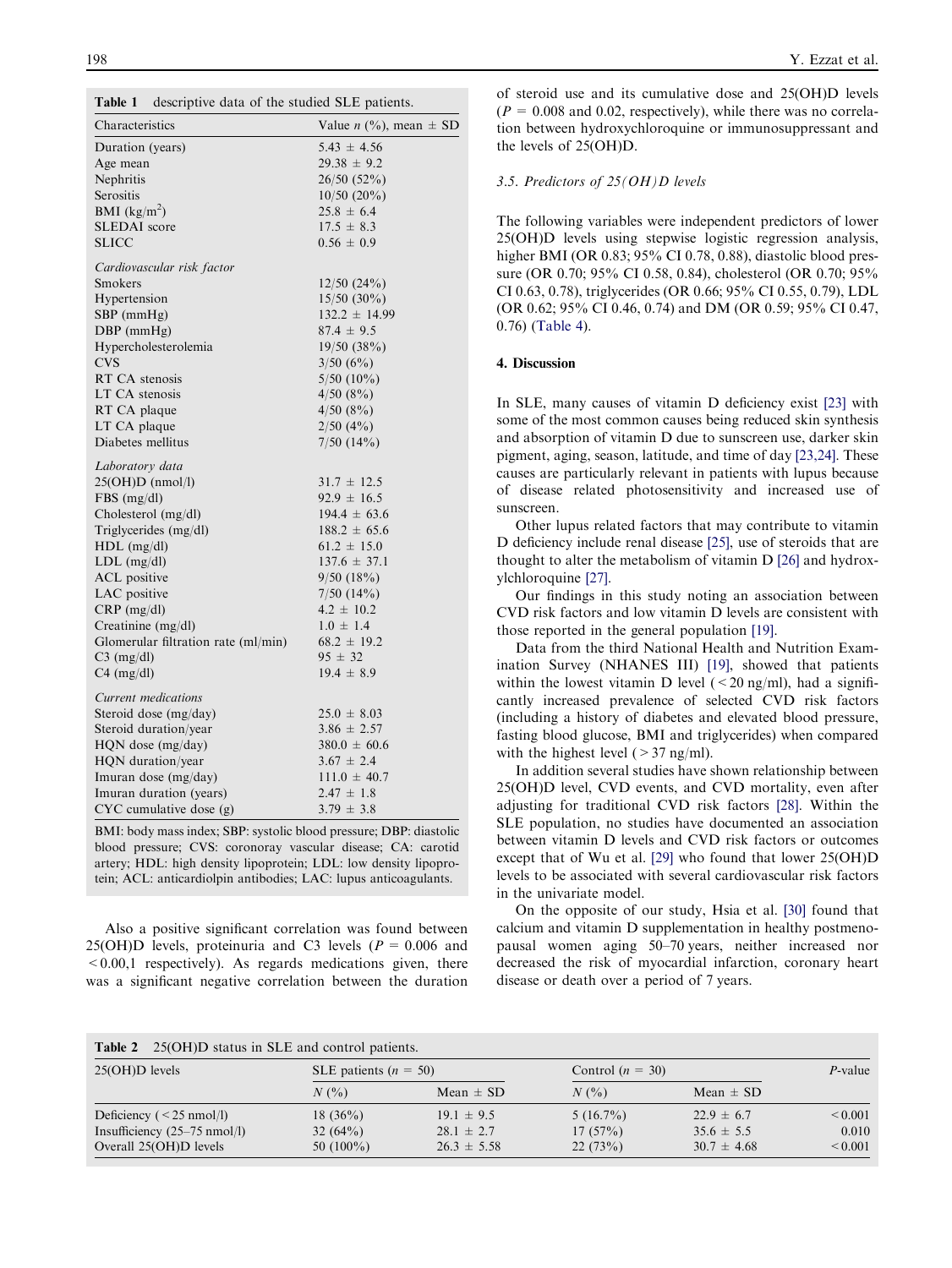<span id="page-4-0"></span>

Figure 1 25(OH)D deficiency and insufficiency status in SLE and control patients.

|  | <b>Table 3</b> Cardiovascular risk factors in 25(OH)D deficient and insufficient patients. |  |  |  |  |  |  |  |  |  |
|--|--------------------------------------------------------------------------------------------|--|--|--|--|--|--|--|--|--|
|--|--------------------------------------------------------------------------------------------|--|--|--|--|--|--|--|--|--|

|                                     | $25(OH)D$ total levels $(N = 50)$ | $25(OH)D$ deficiency $(N = 18)$ | 25(OH)D insufficiency ( $N = 32$ ) | $P$ -value   |
|-------------------------------------|-----------------------------------|---------------------------------|------------------------------------|--------------|
| DBP (mean $\pm$ SD)                 | $87.4 \pm 9.5$                    | $88.6 \pm 10.4$                 | $80 \pm 4.5$                       | 0.011        |
| FBS (mean $\pm$ SD)                 | $92.9 \pm 16.5$                   | $102.3 \pm 20.9$                | $87.6 \pm 10.7$                    | ${}_{0.001}$ |
| BMI (mean $\pm$ SD)                 | $25.8 \pm 6.4$                    | $30.1 \pm 6.2$                  | $23.4 \pm 5.2$                     | ${}_{0.001}$ |
| SLEDAI score (mean $\pm$ SD)        | $17.5 \pm 8.3$                    | $22.9 \pm 10$                   | $14.5 \pm 5.5$                     | 0.006        |
| SLICC score (mean $\pm$ SD)         | $0.56 \pm 0.9$                    | $1.0 \pm 1.2$                   | $0.31 \pm 0.6$                     | 0.003        |
| Cholesterol (mean $\pm$ SD)         | $194.4 \pm 63.6$                  | $217.5 \pm 60.2$                | $174.4 \pm 65.7$                   | ${}_{0.001}$ |
| $TG \text{ (mean } \pm SD)$         | $188.2 \pm 65.6$                  | $199.3 + 61.1$                  | $164.4 + 52.9$                     | ${}_{0.001}$ |
| HDL (mean $\pm$ SD)                 | $61.2 \pm 15.0$                   | $52.31 \pm 15.9$                | $63.0 \pm 13.4$                    | 0.074        |
| LDL (mean $\pm$ SD)                 | $142.2 \pm 33.6$                  | $157.7 \pm 32.$                 | $126.4 \pm 35.3$                   | 0.005        |
| ACL IgG IgM $+ve$                   | 9(18%)                            | $1(5.6\%)$                      | 8(25%)                             | 0.087        |
| $LAC + ve$                          | 7(14%)                            | $1(5.6\%)$                      | $6(18.8\%)$                        | 0.197        |
| CVS, $n$ $\left(\frac{9}{6}\right)$ | 3(6%)                             | $2(11.1\%)$                     |                                    | 0.133        |
| Subclinical markers of CVD          |                                   |                                 |                                    |              |
| RT CA IMT (mean $\pm$ SD)           | $3.4 \pm 0.9$                     | $4.1 \pm 1.5$                   | $3.0 \pm 0.8$                      | 0.002        |
| LT CA IMT (mean $\pm$ SD)           | $3.8 \pm 1.3$                     | $4.2 \pm 1.9$                   | $3.1 \pm 1$                        | 0.010        |
| RT CA stenosis, $n$ (%)             | $5(10\%)$                         | $5(27.8\%)$                     | $\overline{0}$                     | 0.006        |
| LT CA stenosis, $n$ (%)             | $4(8\%)$                          | $3(16.7\%)$                     | $1(3.1\%)$                         | 0.127        |
| RT CA plaque, $n$ (%)               | $4(8\%)$                          | $4(22.2\%)$                     | $\mathbf{0}$                       | 0.013        |
| LT CA plaque, $n$ (%)               | 2(4%)                             | 2(11.1)                         | $\mathbf{0}$                       | 0.125        |
|                                     |                                   |                                 |                                    |              |

| Table 4                | Predictive factors of low 25(OH)D. |              |
|------------------------|------------------------------------|--------------|
| Significant predictors | OR (95% CI)                        | $P$ -value   |
| <b>BMI</b>             | $0.83$ $(0.78, 0.88)$              | ${}_{0.001}$ |
| <b>DBP</b>             | 0.70(0.58, 0.84)                   | ${}_{0.001}$ |
| Cholesterol            | 0.70(0.63, 0.78)                   | ${}_{0.001}$ |
| Triglyceride           | $0.66$ $(0.55, 0.79)$              | ${}_{0.001}$ |
| <b>LDL</b>             | $0.62$ $(0.46, 1.12)$              | 0.002        |
| <b>DM</b>              | 0.59(0.47, 0.76)                   | 0.003        |
|                        |                                    |              |

BMI: bone mineral density; DBP: diastolic blood pressure; LDL: low density lipoprotein; DM: diabetes mellitus.

In addition, our study concluded that lower vitamin D levels were associated with higher BMI, diastolic blood pressure, LDL cholesterol, triglycerides and self reported hypertension and DM using stepwise regression analysis.

It is not clear why BMI abrogates most of the relationships between CVD risk factors and 25(OH)D. One explanation may be that BMI acts as a mediator between the two by contributing to the inflammatory load of women with SLE. No significant relationship was found between cerebrovascular events and 25(OH)D levels in this study, but the number of events was too few to consider this an accurate assessment. We did however, look at the relationship between 25(OH)D levels and markers of subclinical atherosclerosis (plaque and IMT). This is important because the presence or extent of carotid plaque, increased IMT have been found to predict risk of cardio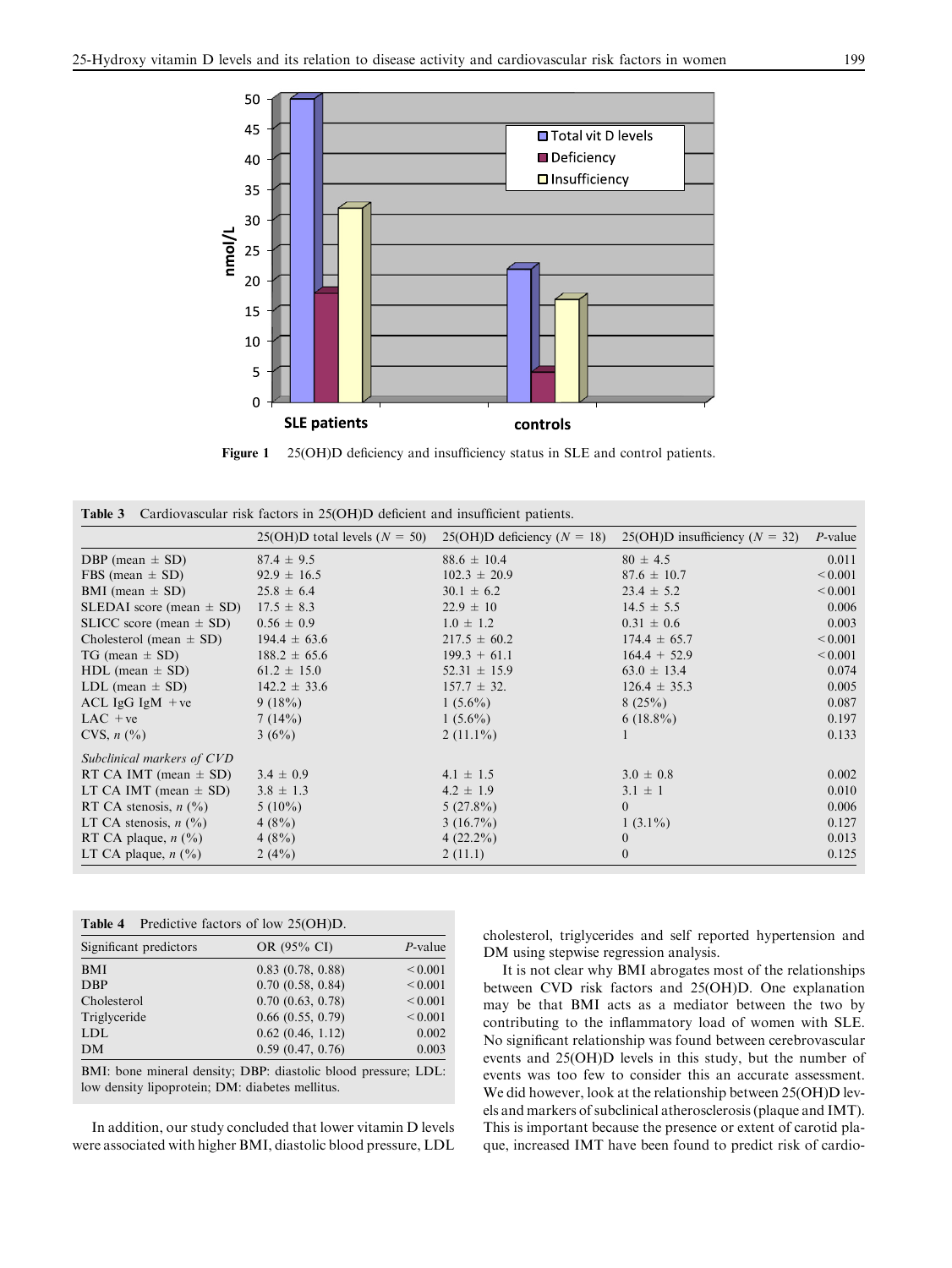<span id="page-5-0"></span>vascular events including myocardial infarction [\[27\]](#page-6-0)similarly increased IMT and carotid plaques have been found to predict risk of angina and stroke in the general population [\[31\].](#page-6-0)

In agreement with this data, our study found a significant positive correlation between 25(OH)D and the RT carotid artery stenosis and RT carotid artery plaque, in addition a positive correlation was found between 25(OH)D and the intima media thickness of both left and right carotid arteries.

We also found that lower 25(OH)D levels were associated with increased lupus disease activity and damage indices which is consistent with most other studies [\[12\]](#page-6-0). This is important because vitamin D have a beneficial role in preventing or attenuating some manifestations of SLE. In fact, treatment with various levels of 1,25(OH)2D3 in animal models of lupus reduced dermatologic lesions of lupus such as alopecia, in addition to proteinuria and serum anti-ds-DNA antibodies [\[12\].](#page-6-0) On the other hand Ruiz-Irastorza et al. [6] stated that treatment with vitamin D3 reduces fatigue in SLE patients as measured by 0–10 VAS but does not affect SLE activity or damage index.

Our study concluded a positive significant correlation between 25(OH)D and cholesterol, triglycerides and LDL levels which shows that cholesterol and triglycerides acted as a predictive factors for vitamin D deficiency which further emphasizes that lipid profile is considered a major CVD risk factor in women with SLE.

Also our study showed a positive correlation between 25(OH)D levels and proteinuria and C3 levels, this may be an important factor as 1-hydroxylation is essential to make 25-OH vitamin D active which can be disrupted in significant renal disease, we did not find a significant relationship between the glomerular filtration rate (GFR) and the level of 25(OH)D which may be related to the limited number of patients.

As regards the medications used, our study showed a significant negative correlation between 25(OH)D and the duration of steroid use and its cumulative dose while there was no correlation with the other medications given including hydroxychloroquine and other immunosuppressants. Chronic steroid use may result in altered metabolism of vitamin D, although there is contradictory evidence [\[26\].](#page-6-0) Dihydroxy-vitamin D3 has been demonstrated to be reduced in corticosteroid-treated patients with a variety of collagen vascular diseases and rheumatoid arthritis [\[32\]](#page-6-0). In rat models, steroids have been demonstrated to alter vitamin D metabolism, leading to the formation of more polar, biologically inactive metabolites that result in decreased intestinal calcium absorption [\[33\].](#page-6-0) The data on whether corticosteroids are pro or antiatherogenic are controversial, but some suggest that the progression of subclinical atherosclerosis based on serial carotid ultrasound correlates with lower mean dose of steroids and less aggressive immunosuppressive therapy [\[34\].](#page-6-0) However, corticosteroid use has also been associated with higher IMT and frequency of carotid plaque in patients with rheumatoid arthritis, and it is thought to increase the catabolism of vitamin D, thus lowering serum levels [\[35\].](#page-6-0)

The data on the effects of hydroxychloroquine on vitamin D are also controversial [\[36\]](#page-6-0). Hydroxychloroquine is suspected to inhibit the conversion of 25(OH)D to its more biologically active form, 1,25-dihydroxy vitamin D, but also had been found to protect against vitamin D deficiency [\[37\]](#page-6-0). In terms of cardiovascular effects, hydroxychloroquine has been shown to be protective against thrombosis and cardiac disease [\[35\]](#page-6-0).

A limitation of our study was the small number of patients, which needs to be further evaluated in large cohort of patients to determine the protective effect of adequate vitamin D levels on the development of SLE.

In conclusion, our study found an association between lower 25(OH)D levels and increased CVD risk factors, as well as increased SLE disease activity and damage indices, also with the presence of proteinuria, low complement levels and steroid use.

The physiologic and clinical effects of using vitamin D to modulate SLE disease activity and damage are not known nowadays, and there are currently no prospective studies looking at the effects of vitamin D supplementations in SLE. However, future studies are needed to determine whether vitamin D levels can predict the progression of subclinical atherosclerosis as measured by imaging markers as well as cardiovascular events in patients with lupus.

# Conflict of Interest

The authors have no conflict of interest.

# References

- [1] Xiang W, Kong J, Chen S, Cao LP, Qiao G, Zheng W, et al. Cardiac hyper trophy in vitamin D receptor knock out mice role of systemic and cardiac renin-angiotensin systems. Am J Physiol Endocrinol Metab 2005;288(1):E125–32.
- [2] Mathieu C, Adorini L. The coming of age of 1,25-dihydroxy vitamin D3 analogs as immunomodulatory agents trends. Mol Med 2002;8(4):174–9.
- [3] Martins D, Wolf M, Pan D, Zadshir A, Tareen N, Thadhani R, et al. Prevalence of cardiovascular risk factors and the serum levels of 25-hydroxy vitamin D in the United States: data from the 3rd National Health and Nutrition Exam Survey. Arch Intern Med 2007;167(11):1159-65.
- [4] Manzi S, Meilahn EN, Rairie JE, Conto CG, Medsger Jr TA, Jansen-McWilliams L, et al. Age-specific incidence rates of myocardial infarction and angina in women with systemic lupus erythematosus: comparison with the Framingham Study. Am Epidemiol 1997;145:408–15.
- [5] Huisman AM, While KP, Algra A, Harth M, Vieth K, Jacobs JW, et al. Vitamin D levels in women with systemic lupus erythematosus and fibromyalgia. J Rheumalol 2001;28:2535–9.
- [6] Ruiz-Irastorza G, Gordo S, Olivares N, Egurbide MV, Aguirre C. Changes in vitamin D levels in patients with systemic lupus: effects on fatigue, disease activity, and damage. Arthritis Care Res (Hoboken) 2010;62:1160–5.
- [7] Arnson Y, Amital H, Shoenfeld Y. Vitamin D and autoimmunity: new etiological and therapeutical consideration. Ann Rheum Dis 2007;66:1137–42.
- [8] Deluca HF, Cantorna MT. Vitamin D: its role and uses in immunology. FASEB J 2001;15:2579–85.
- [9] Cantorna MT, Woodward WD, Hayes CE, DeLuca HF. 1,25- Dihydroxyvitamin D3 is a positive regulator for the two antiencephalitogenic cytokines TGF-beta 1 and IL-4. J Immunol 1998;160:5314–9.
- [10] Staeva-Vieira TP, Freedman LP. 1,25-Dihydroxyvitamin D3 inhibits IFN gamma and IL-4 levels during in vitro polarization of primary murine CD4+ T cells. J Immunol 2002;168:1181–9.
- [11] Forman JP, Giovannucci E, Holmes MD, Bischoff-Ferrari HA, Tworoger SS, Willett WC, et al. Plasma 25-hydroxy vitamin D levels and risk of incident hypertension. Hypertension 2007;49(5):1063–9.